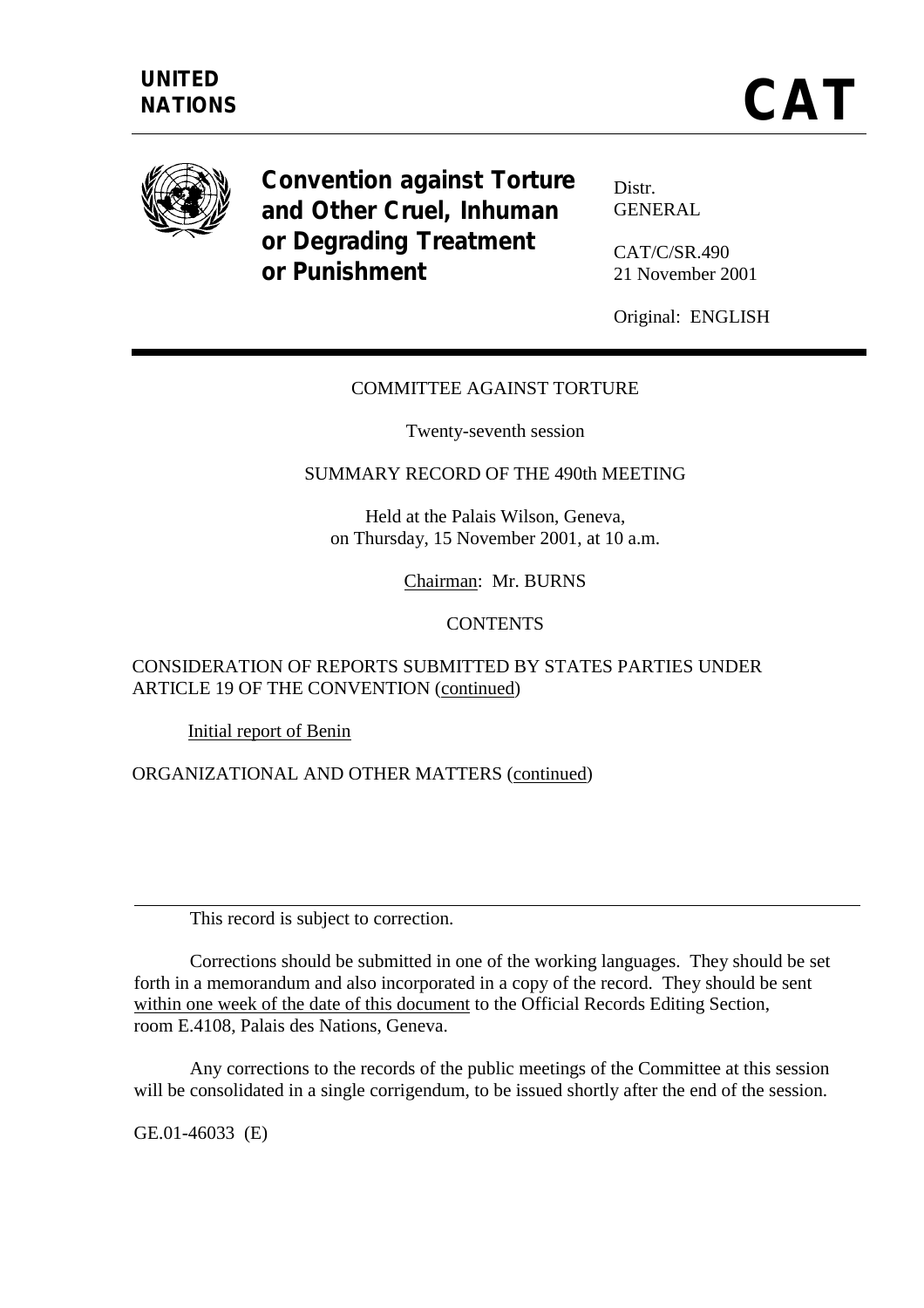# The meeting was called to order at 10.05 a.m.

# CONSIDERATION OF REPORTS SUBMITTED BY STATES PARTIES UNDER ARTICLE 19 OF THE CONVENTION (agenda item 4) (continued)

# Initial report of Benin (CAT/C/21/Add.3)

1. At the invitation of the Chairman, the delegation of Benin took places at the Committee table.

2. Mr. GNONLONFOUN (Benin) said that he had first-hand experience of what cruel, inhuman or degrading treatment was and he was pleased to be able to tell the Committee that torture was no longer a tool of government or a common feature of life in Benin. Briefly recalling Benin's colonial and Marxist-Leninist past, he said that the Active Forces of the Nation Conference a decade earlier had been a turning point in Benin's history. Since then, the Government had been doing its best to combat torture: impunity was no longer the rule, a new draft Criminal Code was before the National Assembly, and Benin had become a party to a number of regional and international human rights instruments. However, the practice of torture had not been completely eliminated in every part of the country. Legislation was in place but was proving difficult to implement effectively, and the national and departmental committees set up to raise awareness of human rights were suffering from the limited resources available to the Government, whose overwhelming priority had to be the alleviation of poverty. Nevertheless, a flourishing press acted as a true guardian of human rights, the Constitutional Court was constantly monitoring the question of police custody and the Supreme Court was combating all human rights violations.

3. There was no simple way to put an end to the practice of mob justice in Benin. Many Beninese believed that anyone who killed another person deserved to die, and citizens with little faith in the security services or justice system preferred to take the law collectively into their own hands. The situation was not helped by cutbacks in public services, including law enforcement services, that had been required under the country's structural adjustment programme. Although a number of people had been tried and convicted of participating in lynch mobs in recent years, outside help was needed to educate the public and restore confidence in the police.

4. Surveys had shown that public opinion was strongly opposed to the abolition of the death penalty in Benin; for that reason, it had been retained in the new draft Criminal Code. However, the Government had decreed a moratorium on the application of that penalty, which had allowed as many as 10 criminals sentenced to death to escape execution in the past decade.

5. Benin was a country in turmoil, confronted with the problems of unemployment and an increasingly hostile environment, dazzled by the allure of Westernization and trapped in a globalization process it found hard to adjust to. It was against that background that the country's problems had to be seen. Torture and cruel and degrading treatment should and must be punished, and he hoped that the Committee would be able to help his Government rid the country of those practices.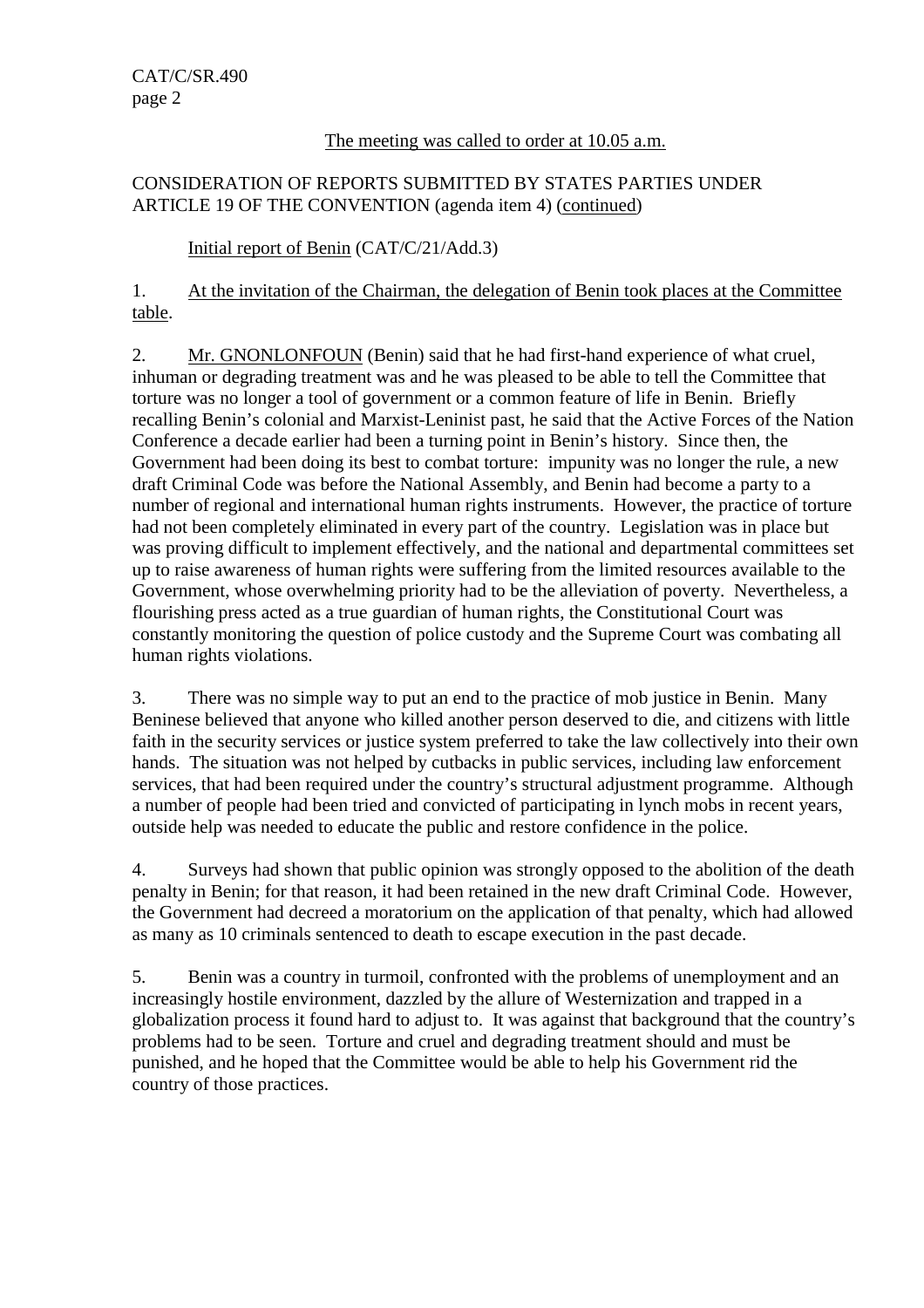6. Mr. CAMARA, Country Rapporteur, said that an important part of the Committee's task was to help prevent torture, and his questions were intended to help Benin avoid a return to a situation in which torture was widespread and to ensure that the Convention against Torture and Other Cruel, Inhuman or Degrading Treatment or Punishment was applied effectively in practice. The fact that Benin's report was in conformity with the Committee's guidelines, albeit eight years late, and the delegation's frankness suggested that the discussion between the Committee and the delegation would be a productive one.

7. His first question concerned the Constitutional Court and the manner in which cases were referred to it: he would welcome some indication of how many cases were submitted to the Court directly by aggrieved parties and how many were referred to it in the course of proceedings in ordinary courts. He also wished to know whether access to the Constitutional Court was free of charge and whether or not legal representation was obligatory. He asked the delegation to provide statistics on the number of cases relating to torture that were referred to that Court, or to other courts for that matter, and what the consequences had been of any decisions by the courts in such cases.

8. He had two questions on paragraph 20 of the report: did the amnesty law passed in 1990 also protect people who had committed acts of torture or other serious human rights violations during the revolutionary period, between 1972 and 1990? And what was the outcome including any subsequent action - of the inter-ministerial commission's census of victims of torture and ill-treatment?

9. With regard to article 1 of the Convention, he noted that there was no legal definition of the crime of torture in Benin and consequently no specific penalties for it. As the Convention could only be fully implemented if the definition of torture in article 1 was incorporated into domestic legislation, he wished to know if the Government had envisaged including such a definition in the draft Criminal Code. He would also like to hear the delegation's comments on the apparent contradiction between article 2, paragraphs 2 and 3, of the Convention and the information contained in paragraph 52 of the report. Whereas the Convention ruled out any justification for torture, he was concerned that anyone guilty of an offence or crime could not be prosecuted "if the homicide, injuries or beatings were ordered in accordance with the law or by a legitimate authority".

10. The Committee would appreciate some clarification of paragraph 45 of the report, which dealt with extradition in relation to article 3 of the Convention. Often it was a court that took the initial decision on an extradition request, and a negative decision would be binding on the government authority with the final say in the matter, whereas a decision in favour of extradition could be either accepted or overruled by that authority. He wanted to know how the system worked in Benin - in particular, who actually ruled on extradition. Did the State party have a special extradition law to which it turned in cases when it had no extradition treaty with a particular country?

11. The protection of suspects after they had been taken into custody, covered in article 11 of the Convention, was very important. He would welcome specific information on detainees' access to a lawyer, medical attention where necessary, and their family or friends. Was there a procedure whereby a detainee's family could appeal for an end to arbitrary detention?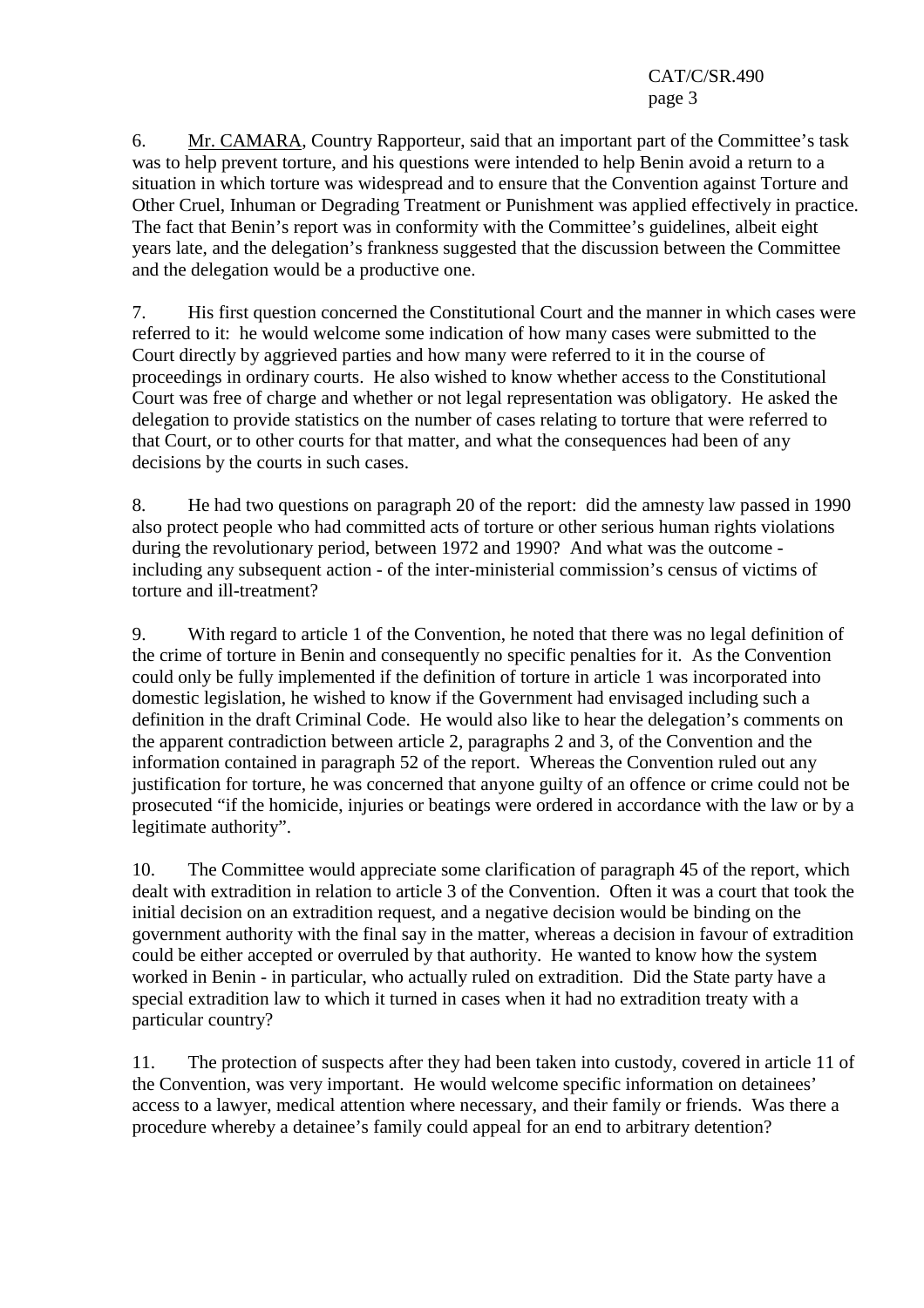12. With regard to article 12, the claim by Amnesty International, cited in paragraph 151 of the report, that the courts did not generally investigate complaints of torture and ill-treatment was further evidence of the wide gap between the existence of satisfactory legislation and its effective implementation. He wished to know how the Government intended to remedy that situation.

13. He stressed the need for special domestic legislation on the crime of torture that would allow complainants to have their cases heard, in accordance with article 13, and victims to claim redress, in accordance with article 14 of the Convention. He wished to know whether any complaints had been lodged in respect of acts of torture committed during the revolutionary period and whether it was possible to punish the crimes committed during that period which had given rise to all the after-effects of torture listed in paragraph 169 of the report. It was not clear to him whether the crimes were imprescriptible, if Benin was a party to the Convention on the Non-Applicability of Statutory Limitations to War Crimes and Crimes against Humanity, or whether they were covered by the amnesty he had referred to earlier.

14. Lastly, he asked whether Benin would consider making the declaration under article 21 and in particular under article 22.

15. Mr. GONZÁLEZ POBLETE, alternate Country Rapporteur, said that the Committee welcomed Benin's initial country report and important step the country had taken in ratifying the Convention against Torture.

16. He had a number of questions which he hoped would clarify some of the statements in the report. In paragraph 21, he was struck by the wide variety of detention facilities, and he wondered what the places of detention covered by the phrase "and so forth" in the second indented subparagraph were and whether they were of a public nature. In the same paragraph, a large number of non-governmental organizations (NGOs) were listed as working with the Ministry of Justice. He asked why certain NGOs had not been authorized to conduct their activities and whether NGOs, especially those involved in defending human rights, could be set up freely.

17. He welcomed Benin's ratification of or accession to the long list of human rights instruments contained in paragraph 23 of the report and asked whether the Universal Declaration of Human Rights and the African Charter of Human and Peoples' Rights had been translated into the main languages of Benin's various ethnic groups.

18. He drew attention to an apparent contradiction between paragraph 28, according to which article 9 of Benin's Constitution qualified as punishable offences acts of torture or other cruel, inhuman or degrading treatment or punishment, and paragraphs 38 and 39, which stated that there was no specific legislation defining or providing for the crime of torture. Given that courts could punish only offences set out in the Criminal Code, he did not see how article 9 of the Constitution could be respected. Likewise, paragraph 29 of the report stated that the Constitutional Court was competent to hear cases involving torture, yet according to paragraph 43 it did not seem that that competence was exercised with any frequency, since the Court only "occasionally" received complaints of wrongful detention and of torture during detention.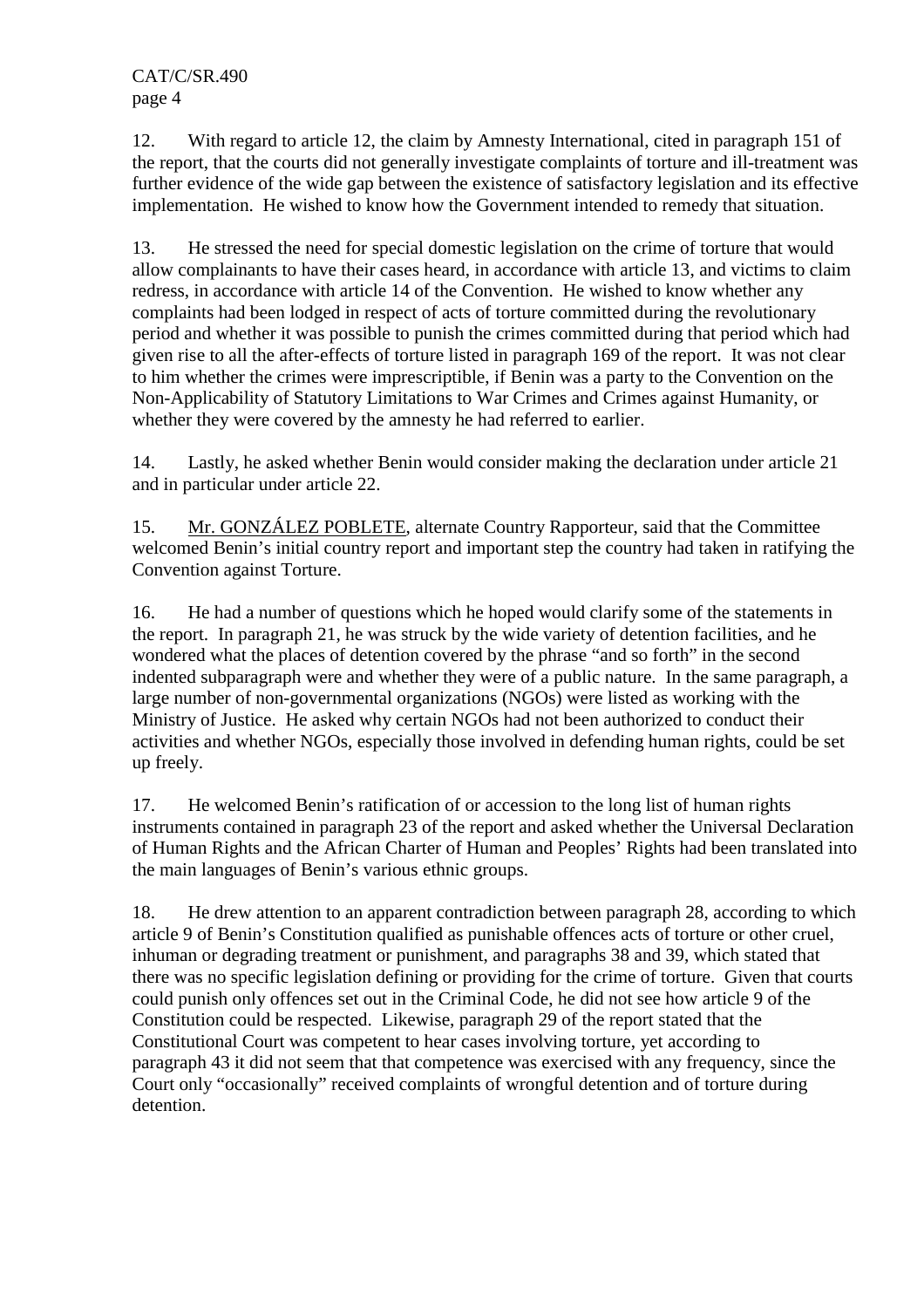19. He asked what steps torture victims had to take before they could bring their case before the Constitutional Court. He also wished to know how the Constitutional Court proceeded when a case alleging torture was referred to it and whether it had competence to impose a punishment on perpetrators of torture or whether its powers were restricted to hearing the case. Did the Court also have jurisdiction over civil matters? Could it order the perpetrator to pay compensation or could it impose an administrative penalty, such as ordering that the guilty party should be dismissed from public service?

20. Paragraph 33 listed the various remedies available to victims of torture. He asked what the difference was between a remedy afforded by the Constitutional Court and a judicial remedy. He wondered which was more advantageous for the victim of torture. He also wished to know what was meant by administrative remedy and, more generally, what powers the judiciary had to monitor procedures for rectifying violations of human rights and the role that was played in that regard by the Directorate of Human Rights of the Ministry of Justice. It appeared clear that, although it had not had any legislative impact, the inter-ministerial commission's definition of torture (para. 39) had set a good precedent.

21. He drew attention to the distinctions draw in the report between the police, who were civilian personnel (para. 91), and the gendarmerie, who were military personnel (para. 93), and asked for further information about the criminal investigation officers to whom reference was made in paragraph 100. According to paragraph 98, some soldiers had had responsibility for investigating offences of opinion or supposed crimes against State security, whereas in paragraph 122 it was stated that deprivation of liberty could be imposed by civil servants and soldiers holding the status of criminal investigation officers. Adding further to the confusion, paragraph 143 spoke of brigade commanders and all criminal investigation officers working for the gendarmerie. He would welcome an explanation of the different functions of the civilian police, the gendarmerie and the members of the armed forces working as judicial police.

22. Mr. RASMUSSEN enquired about the conditions of detention of persons deprived of liberty. According to paragraph 121, police custody did not exceed more than 48 hours as a rule, but could be extended 24 hours and even be as long as eight days. That was a long time to be in police custody. Paragraph 21 stated that efforts were made to ensure that the 48-hour limit on detention for investigation was observed. He asked how common it was to be held for more than 24 hours, how many persons were detained for eight days and what conditions in detention were like. He specifically sought information on the size of cells, the number of detainees per cell, whether they were fed or had to rely on their relatives, whether they could receive family visits and see a lawyer and a doctor and whether they could take exercise outside. Could a person be taken from prison and placed in police custody for interrogation, and if so, how long could he be held? Some of the descriptions of prison conditions in the report made for horrifying reading. In that connection he sought an explanation of the form of torture known as the "rodeo" (para. 167).

23. He was pleased that NGOs could work in prisons, but he wondered whether they could actually talk with inmates and monitor the situation, or whether they were just allowed to hand food over to prison guards. He also enquired how many juveniles were in prison, what the age of majority was and whether juveniles were held in the same cells as adults.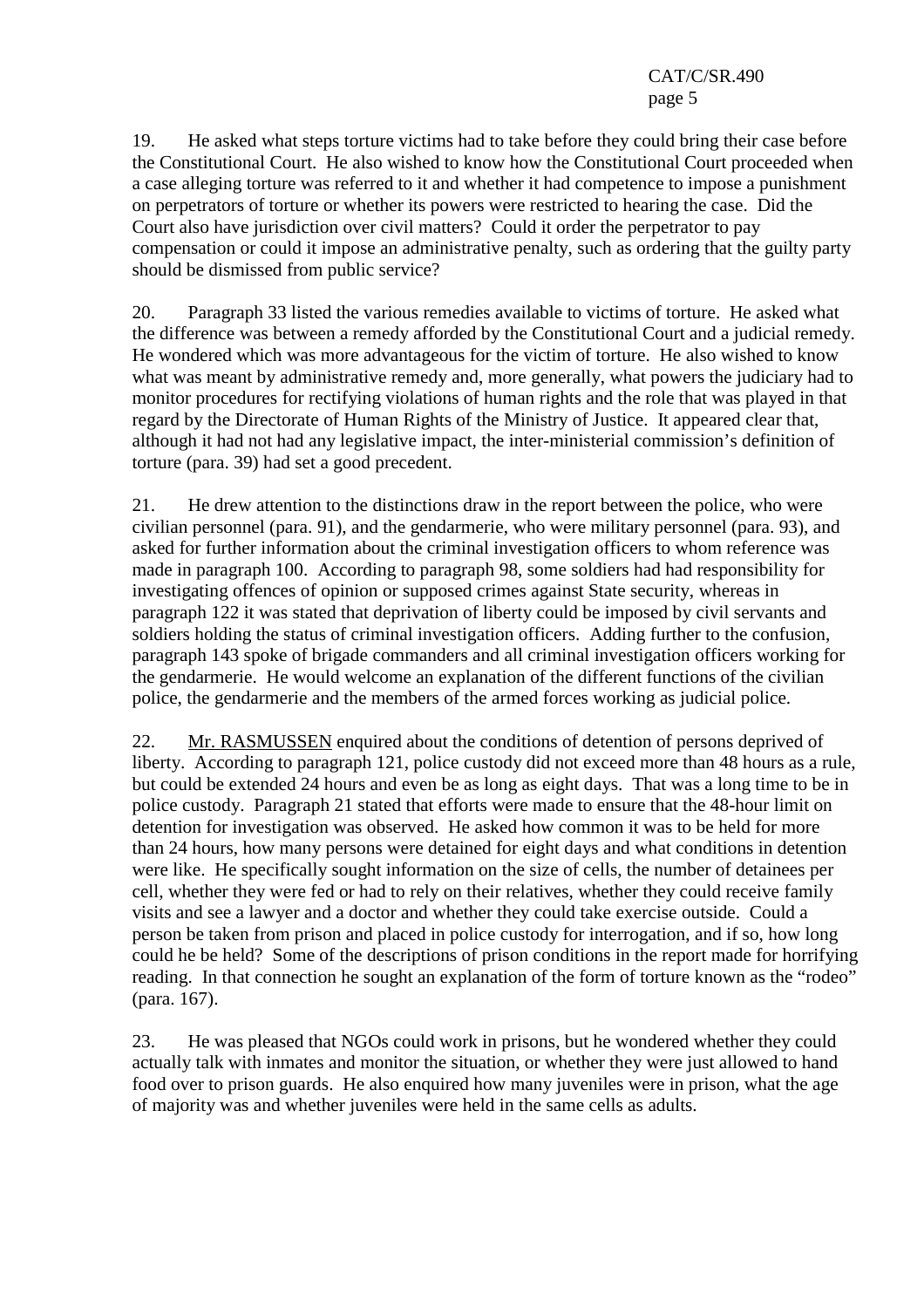24. Paragraph 138 of the report suggested that inmates could be kept in solitary confinement for up to three months; he wished to know what the regulations for such punishment were and whether persons in solitary confinement could receive visits or parcels from their families, whether they were fed, how big their cells were and whether they contained a bed. Given the report's description of prison conditions, he wondered what the death rate in such facilities was.

25. He also wished to know whether prisons had enough medicine and whether a prison physician kept records of lesions found on inmates upon their arrival and during their detention. He asked the delegation to inform the Committee whether prison physicians received special training on the prohibition of torture, as required by article 10 of the Convention.

26. Ms. GAER said that the report's detail and candour more than compensated for its late submission. Paragraph 98 stated that military personnel accounted for the overwhelming majority of notorious torturers in Benin. She would be grateful for additional information on any measures taken to deal with those individuals: were they still serving in the army, and if so, were there any plans to retire them? What screening measures were in place, if any? It would be helpful to know whether some kind of national commission had been established to examine the cases of known torturers. Had any of them been punished?

27. Further information was required on the composition of the prison population, disaggregated, if possible, by ethnicity and gender. The State party should also indicate what proportion of training for law enforcement officers and judicial personnel was funded by official development assistance.

28. It would be interesting to learn what measures the Beninese Government had taken to deal with the problem of trafficking in children and to counter various traditional practices that were akin to torture and ill-treatment (such as vidomegon and female genital mutilation). Lastly, what were the authorities doing to tackle the problem of mob justice and vigilantism, and specifically the case of one Colonel Devi who had incited mobs to lynch suspected criminals in south-west Benin?

29. Mr. YU Mengjia asked what practical steps the State party had taken to reduce the number of repeat offenders and thus address the problem of overcrowding in prisons.

30. The CHAIRMAN asked the delegation to confirm that, in Beninese criminal law, the defence of superior orders did not apply to torture. The delegation should also indicate whether Benin asserted universal jurisdiction over some crimes, including torture. With reference to paragraph 50 of the report, he wondered whether the State party really meant to imply that any criminal who employed torture or barbaric acts when committing a crime would be considered guilty of murder and would therefore be punishable by death. Following that reasoning, a burglar who tortured a householder would incur the death penalty.

31. Mr. GNONLONFOUN (Benin) said that the Committee should judge the report as an initial effort that focused on a regrettable period of Beninese history. That chapter of national life was now closed. Outsiders who commented on frightening conditions in Benin betrayed a lack of familiarity with everyday life in West Africa. Specifically, appalling prison conditions should be viewed against a backdrop of generalized and endemic poverty.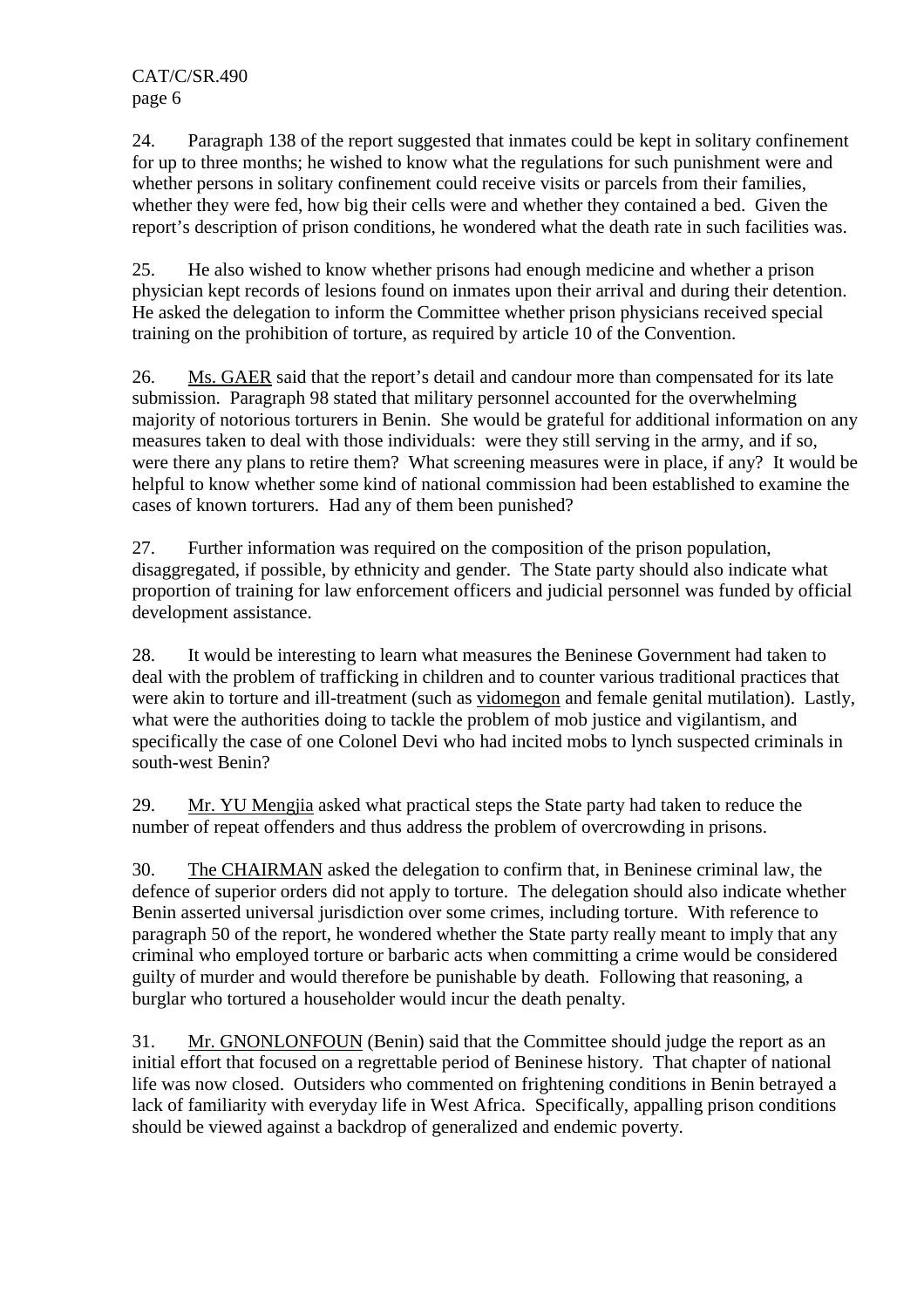32. The second point he wished to make was that the Beninese judicial system was modelled on that of France. Criminal investigation officers and gendarmes were therefore part of the judicial apparatus; they were not military personnel. In post-revolutionary Benin, soldiers were not authorized to assume judicial or quasi-judicial functions. The Constitution specifically stated that any State agent or individual would incur punishment for acts of torture, and that the defence of executing orders from a superior was not available in such cases. All citizens had the right to petition the Constitutional Court for a ruling on the constitutionality of acts of torture or ill-treatment, and the authorities were obliged to take action pursuant to the Court's ruling. Such petitions could be filed with or without the assistance of a lawyer, thus making the procedure as widely accessible as possible. It should be noted, however, that the Constitutional Court did not have the power to punish torturers. That power vested in the Supreme Court, and proceedings before that body necessitated the services of a lawyer.

33. The term vidomegon was used to describe children who had been sent away from home to live with other families. It was a traditional custom, formerly motivated by family and social solidarity, that had become commercialized. Children were treated as little more than merchandise, a potential source of income in money or in kind for their indigent parents. The Beninese Government was determined to stamp out the commercialization of the practice.

34. The delegation of Benin withdrew.

The meeting was suspended at 11.55 a.m. and resumed at 12.20 p.m.

ORGANIZATIONAL AND OTHER MATTERS (agenda item 2) (continued)

35. The CHAIRMAN reported to the Committee on the thirteenth meeting of chairpersons of the human rights treaty bodies, which had taken place in June 2001. The chairpersons had agreed that the agenda of their next meeting should include an item on follow-up to the recommendations made at the thirteenth meeting. They had also concluded that it was useful to continue to hold informal meetings with States parties during the meeting of chairpersons since such meetings gave the States parties an opportunity to express their views on the work of the Committees. For example, States parties had expressed the opinion that some elements of their reports to the six human rights treaty bodies were repeated in each report and might be addressed in a single report, submitted to all the treaty bodies. Some States parties, particularly those with limited resources, looked forward to any elimination of duplicate reporting that might reduce their workload. The chairpersons had agreed that a valid concern had been raised, and they would explore whether such a core document from each State party was acceptable.

36. Another important outcome of the meeting was the decision, adopted unanimously, that the chairpersons or their delegates should attend a meeting of the United Nations organs to which their reports were submitted for consideration, in order to provide an opportunity for that body to react to the Committee's reports.

37. It had also been agreed that an inter-Committee meeting should be held to coincide with the meeting of chairpersons. The chairperson and two members from each Committee would attend that meeting, which would consider possible improvements in the Committees' methods